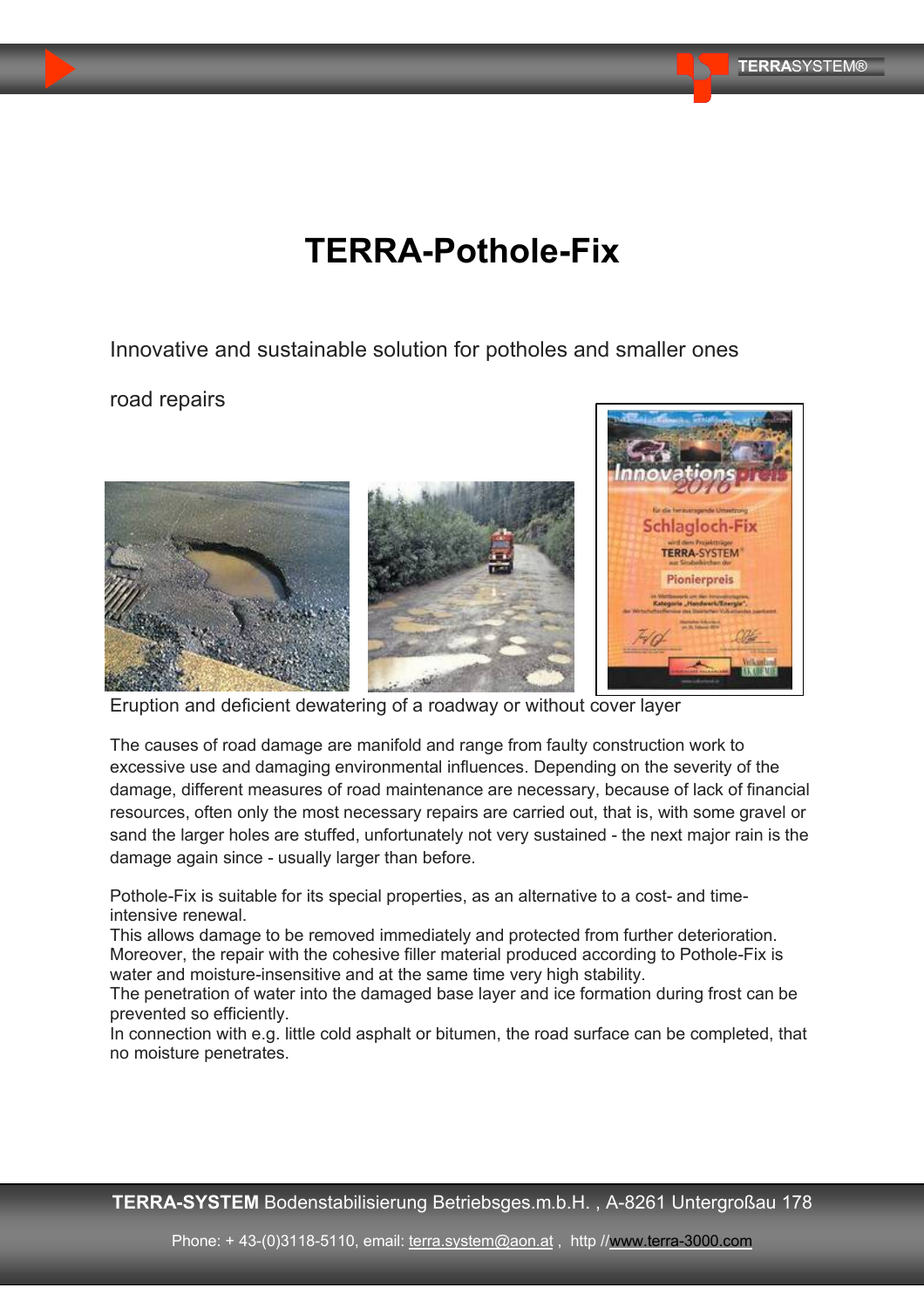### **Method:**

1.

Clean the loop of loose material, possibly hole slightly deeper and taller, thus getting enough material Space and can also be comprehensibly compacted. Example: 20x20cm and about 10cm deep

2.

Fill the potholes with the pothole fix, so that a little of it above the edge of the pothole protrudes.





Compress the material well with a tamper or depending on the size of the pothole, with a trench- or duplex roll, until pothole-fix is adequate compacted and space for the application wear layer.

# 4.

Remove the rest of the pothole-fix from the edge ...

... that the wear layer to be applied consists of asphalt / bitumen or

other material can be connected well sideways and downwards.

Typical pothole **Fill and compact with pothole-fix** 





**TERRA-SYSTEM** Bodenstabilisierung Betriebsges.m.b.H. , A-8261 Untergroßau 178 Phone: +43-(0)3118-5110, email: terra.system@aon.at, http //<www.terra-3000.com>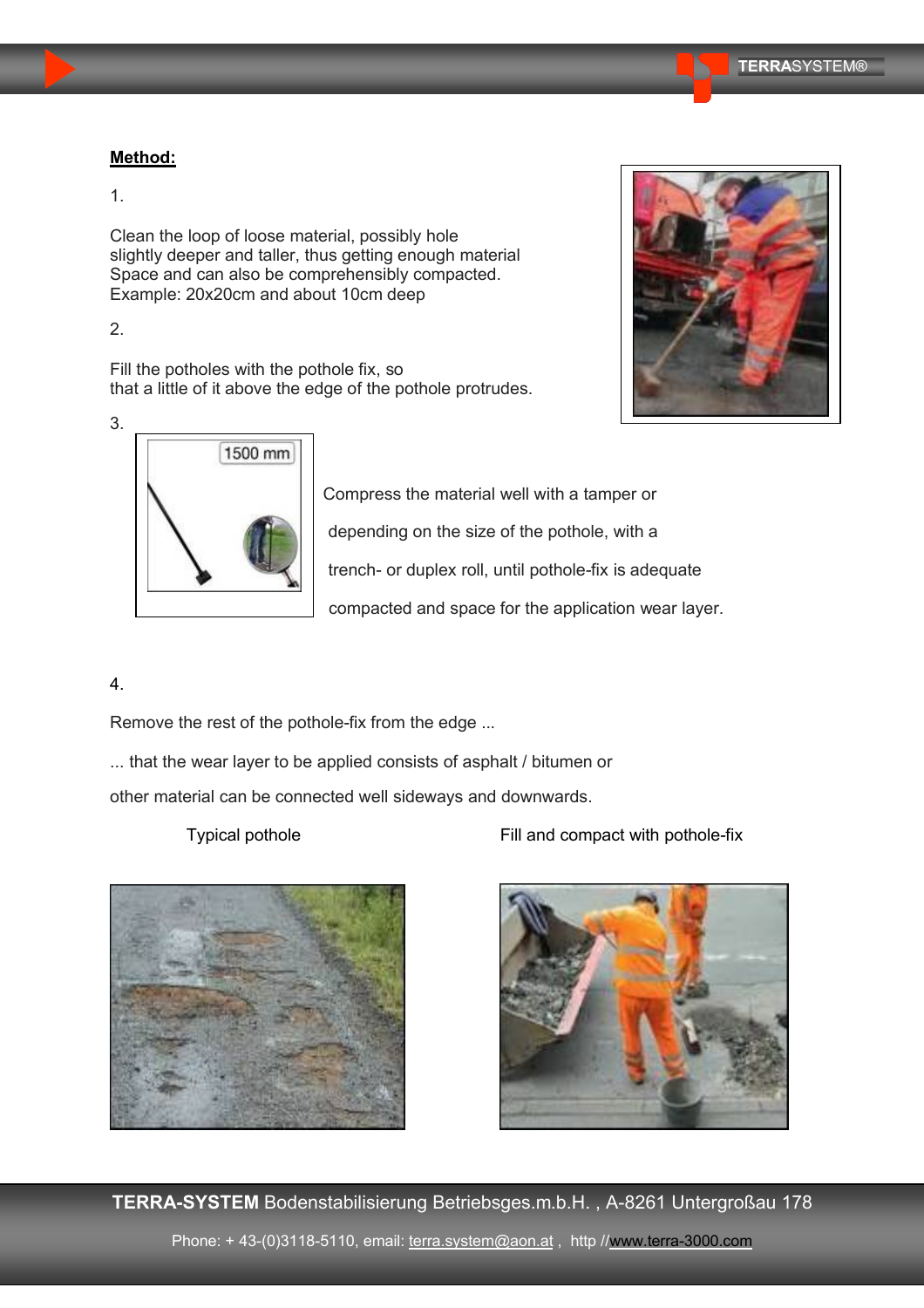#### 5.

Remove the excess and residue from pothole-fix, compaction and

add bitumen or asphalt as a top layer.





Advantages :

No expensive equipment required – pothole-fix and tamper, usual street equipment (shovel, broom etc.)

The pothole is now filled with the water-resistant pothole-fix, which increases the life of the slag filling compared to other materials.

Maintenance work for this sling is no longer necessary because the filling is not washed out and is damaged by meteoric water (rain).

Time savings

No curing time required.

Stabilization and immobilization of the material in one operation.

We would like to draw your attention to the fact that this is only a temporary option for repair. If the viable road substructure has been very damaged and collapsed on a whole area, a complete rehabilitation of the road subsoil is indispensable.

With pothole-Fix, we would like to show you only a very good and sustainable way to repair potholes.

**TERRA-SYSTEM** Bodenstabilisierung Betriebsges.m.b.H. , A-8261 Untergroßau 178

Phone: + 43-(0)3118-5110, email: terra.system@aon.at, http //<www.terra-3000.com>